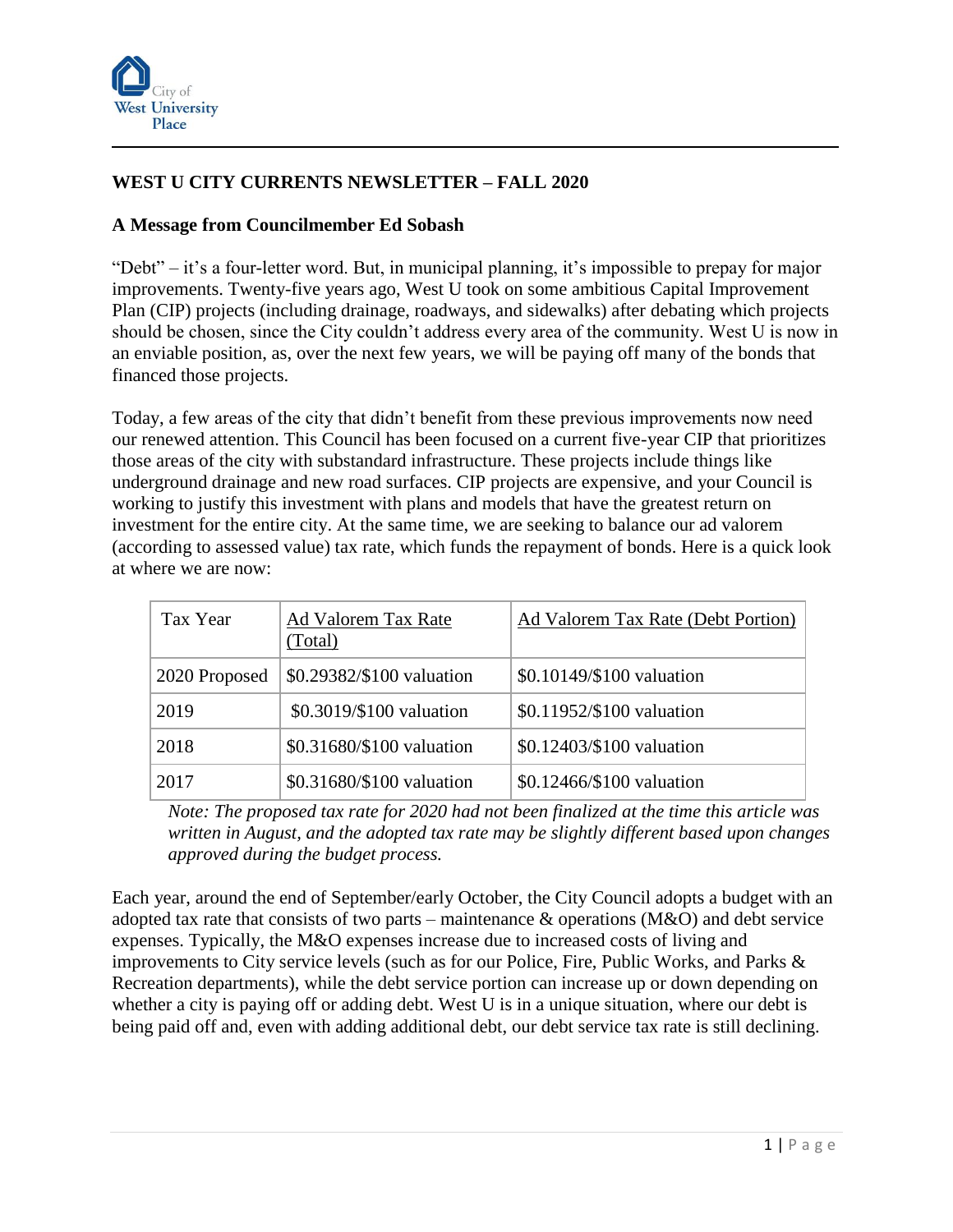

Here are some additional details regarding our debt. Excluding a defeasance payment (nullification of a bond through early payoff) in 2021, the average annual principal and interest payment for 2021–2034 is \$1.9 MM/yr. Starting in 2029, the only remaining debt will be the 2019 Certificates of Obligation issuance (for the Virtual Gate project), which reduces our average annual payment to \$397,400/yr. We have the capacity to add \$120 MM of new debt and to still maintain our current debt service tax rate.

Here are the last five bonds issued by the City that are currently being serviced (this doesn't include remaining bonds prior to 2013):

| 2020 | Refunding (refinancing to lower<br>rate) | \$10,780,000 |
|------|------------------------------------------|--------------|
| 2019 | Virtual Gate                             | \$4,040,000  |
| 2017 | Refunding (refinancing to lower<br>rate) | \$9,755,000  |
| 2016 | Refunding (refinancing to lower<br>rate) | \$3,170,000  |
| 2013 | Refunding (refinancing to lower<br>rate) | \$16,360,000 |

It has been awhile since we have addressed a major drainage or road project. In the very near future, the Buffalo Speedway project will be funded (currently estimated at \$20 MM). An additional portion of this project has already been approved for federal grant funding (\$5 MM).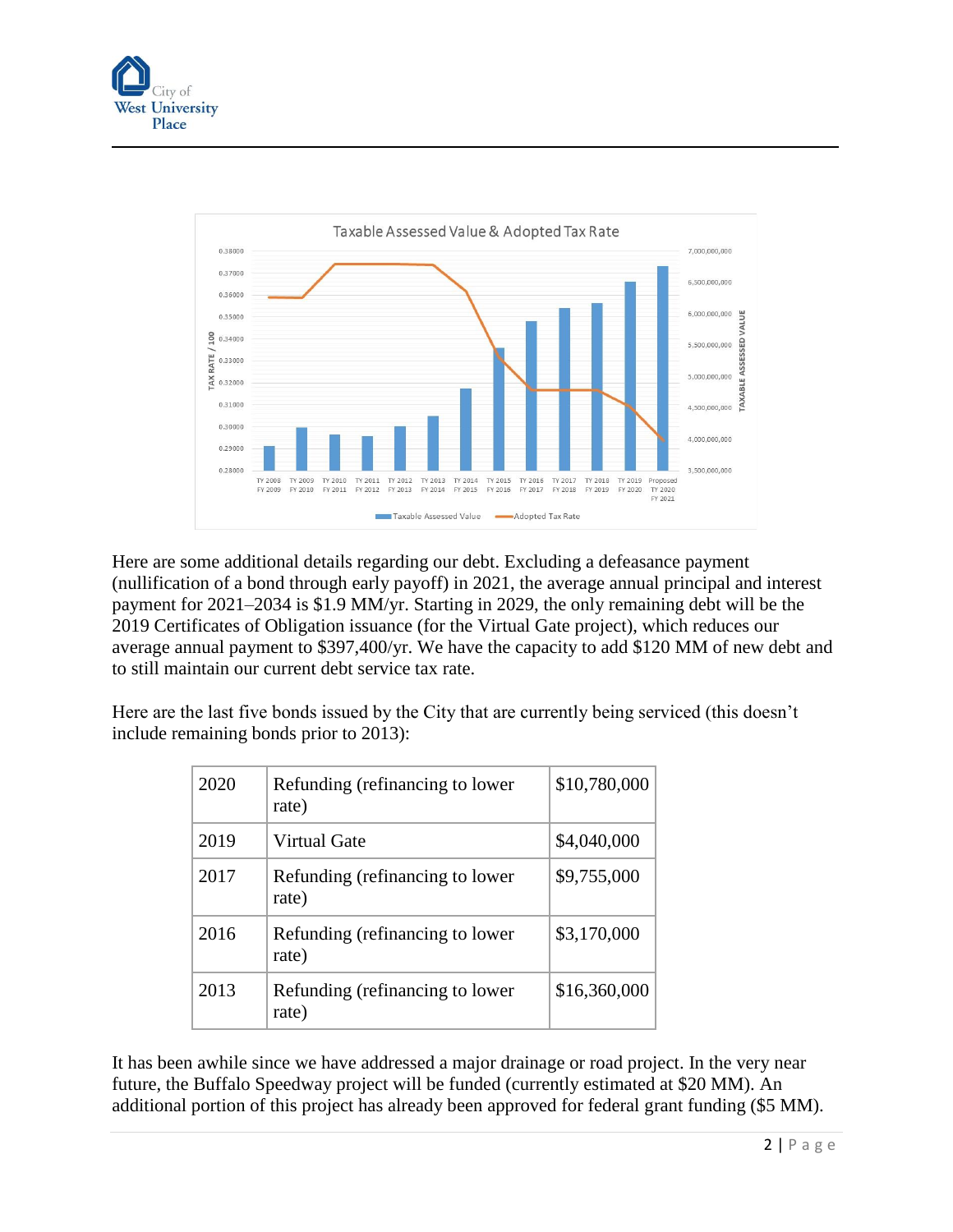

To seek public input on the Buffalo Speedway project, we have held multiple public meetings as we have progressed through the project's design phases. Construction on this project will begin early next year, and more details will follow on the impacts of this project on West U citizens and on what to expect as it gets started.

Regarding our city's drainage infrastructure, there are five major drainage systems in West U:

- 1. Kirby Dr.
- 2. Buffalo Speedway
- 3. Poor Farm Ditch
- 4. College St.
- 5. Academy Dr.



A comprehensive drainage study has been conducted to identify our next CIP priorities. Our City engineers have proposed two CIP projects for \$60 MM (including four-year escalations in costs):

- 1. \$31 MM (road replacement and drainage improvements) shown below in yellow
- 2. \$29 MM (drainage improvements) shown below in teal